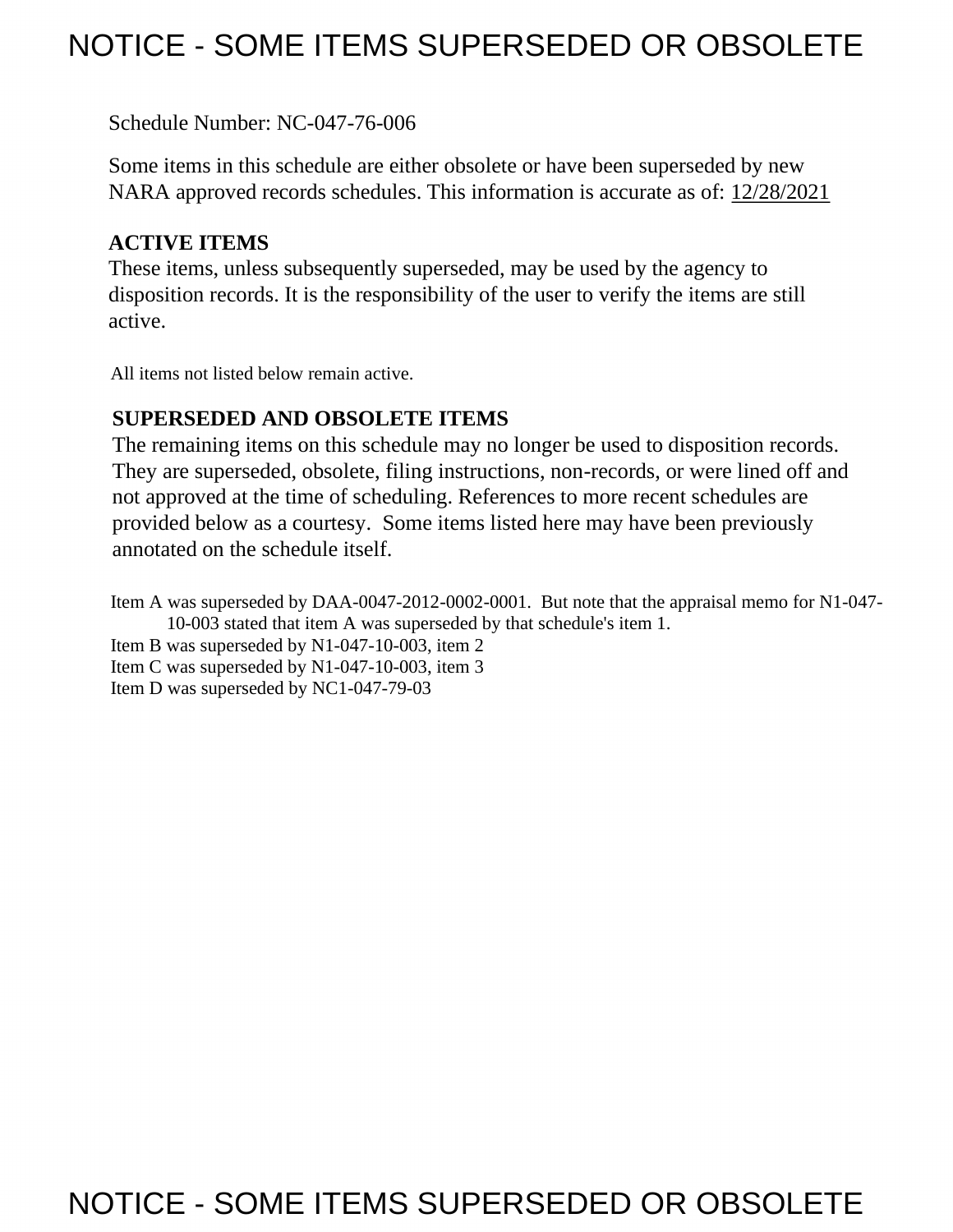| Standard Form No. 115                                                 |                                                                                                                   |                                                                                                       |                           |                                                                                                    |                                                                                                                                                                           |  |                                       |                             |                                    |                                                                                              |  |
|-----------------------------------------------------------------------|-------------------------------------------------------------------------------------------------------------------|-------------------------------------------------------------------------------------------------------|---------------------------|----------------------------------------------------------------------------------------------------|---------------------------------------------------------------------------------------------------------------------------------------------------------------------------|--|---------------------------------------|-----------------------------|------------------------------------|----------------------------------------------------------------------------------------------|--|
| Revised November 1951<br>Prescribed by General Services               |                                                                                                                   |                                                                                                       |                           | RECOLST FOR AUTHORITY                                                                              |                                                                                                                                                                           |  | LEAVE BLANK                           |                             |                                    |                                                                                              |  |
| Administration<br>GSA Reg. $3-IV-106$                                 |                                                                                                                   |                                                                                                       | TO DISPOSE OF RECORDS     |                                                                                                    |                                                                                                                                                                           |  | DATE RECEIVED<br>1975                 |                             | JOB NO.                            |                                                                                              |  |
| 115-103                                                               | (See Instructions on Reverse)                                                                                     |                                                                                                       |                           |                                                                                                    |                                                                                                                                                                           |  | <b>JUL</b>                            |                             |                                    |                                                                                              |  |
|                                                                       |                                                                                                                   |                                                                                                       |                           |                                                                                                    |                                                                                                                                                                           |  | <b>DATE APPROVED</b>                  | N C                         |                                    |                                                                                              |  |
| TO:                                                                   |                                                                                                                   | GENERAL SERVICES ADMINISTRATION,<br>NATIONAL ARCHIVES AND RECORDS SERVICE, WASHINGTON, D.C. 20408     |                           |                                                                                                    |                                                                                                                                                                           |  |                                       |                             |                                    |                                                                                              |  |
| 1. FROM (AGENCY OR ESTABLISHMENT)                                     |                                                                                                                   |                                                                                                       |                           |                                                                                                    |                                                                                                                                                                           |  |                                       | NOTIFICATION TO AGENCY      |                                    |                                                                                              |  |
| Department of Health, Education, and Welfare                          |                                                                                                                   |                                                                                                       |                           |                                                                                                    |                                                                                                                                                                           |  |                                       |                             |                                    | In accordance with the provisions of 44 U.S.C.                                               |  |
| 2. MAJOR SUBDIVISION                                                  |                                                                                                                   |                                                                                                       |                           |                                                                                                    |                                                                                                                                                                           |  |                                       |                             |                                    | 3503a the disposal request, including amend-<br>ments, is approved except for items that may |  |
| Social Security Administration                                        |                                                                                                                   |                                                                                                       |                           |                                                                                                    |                                                                                                                                                                           |  | be stamped "disposal not approved" or |                             |                                    |                                                                                              |  |
| 3. MINOR SUBDIVISION                                                  |                                                                                                                   |                                                                                                       | "withdrawn" in colusm 10. |                                                                                                    |                                                                                                                                                                           |  |                                       |                             |                                    |                                                                                              |  |
| Office of the Commissioner                                            |                                                                                                                   |                                                                                                       | $8 - 11 - 7.$             |                                                                                                    |                                                                                                                                                                           |  |                                       |                             |                                    |                                                                                              |  |
| 4. NAME OF PERSON WITH WHOM TO CONFER<br>George S. Yamamura           |                                                                                                                   |                                                                                                       |                           |                                                                                                    | 5. TEL. EXT.<br>45770                                                                                                                                                     |  |                                       |                             |                                    |                                                                                              |  |
|                                                                       |                                                                                                                   | <b>6. CERTIFICATE OF AGENCY REPRESENTATIVE:</b>                                                       |                           |                                                                                                    |                                                                                                                                                                           |  |                                       |                             |                                    |                                                                                              |  |
|                                                                       |                                                                                                                   |                                                                                                       |                           |                                                                                                    | I hereby certify that I am authorized to act for the head of this agency in matters pertaining to the disposal of records, and that the records described in this list or |  |                                       |                             |                                    |                                                                                              |  |
| schedule of $\overline{\phantom{a}}$                                  |                                                                                                                   | pages are proposed for disposal for the reason indicated: ("X" only one)                              |                           |                                                                                                    |                                                                                                                                                                           |  |                                       |                             |                                    |                                                                                              |  |
| The records have<br>А                                                 |                                                                                                                   | в                                                                                                     |                           | The records will cease to have sufficient value                                                    |                                                                                                                                                                           |  |                                       |                             |                                    |                                                                                              |  |
| ceased to have suffi-<br>cient value to warrant<br>further retention. |                                                                                                                   |                                                                                                       |                           | to warrant further retention on the expiration<br>of the period of time indicated or on the occur- |                                                                                                                                                                           |  |                                       |                             |                                    |                                                                                              |  |
|                                                                       |                                                                                                                   |                                                                                                       |                           | rence of the event specified.                                                                      |                                                                                                                                                                           |  |                                       |                             |                                    |                                                                                              |  |
|                                                                       |                                                                                                                   |                                                                                                       |                           |                                                                                                    |                                                                                                                                                                           |  |                                       |                             |                                    |                                                                                              |  |
| (Date)                                                                |                                                                                                                   |                                                                                                       |                           | (Signature of Agency Representative)                                                               |                                                                                                                                                                           |  |                                       | SSA Records Officer         | (Title)                            |                                                                                              |  |
|                                                                       |                                                                                                                   |                                                                                                       |                           | 8.                                                                                                 |                                                                                                                                                                           |  |                                       | 9.                          |                                    |                                                                                              |  |
| 7.<br><b>ITEM NO.</b>                                                 |                                                                                                                   |                                                                                                       |                           | DESCRIPTION OF ITEM<br>(WRH INCLOSIVE DATES OR RETENTION PERIODS)                                  |                                                                                                                                                                           |  |                                       | <b>SAMPLE OR</b><br>JOB NO. |                                    | 10.<br><b>ACTION TAKEN</b>                                                                   |  |
|                                                                       |                                                                                                                   |                                                                                                       |                           |                                                                                                    |                                                                                                                                                                           |  |                                       |                             |                                    |                                                                                              |  |
|                                                                       |                                                                                                                   |                                                                                                       |                           |                                                                                                    |                                                                                                                                                                           |  |                                       |                             |                                    |                                                                                              |  |
|                                                                       |                                                                                                                   | Records Retention and Disposal Schedule<br>Office of the Commissioner                                 |                           |                                                                                                    |                                                                                                                                                                           |  |                                       |                             |                                    |                                                                                              |  |
|                                                                       |                                                                                                                   |                                                                                                       |                           |                                                                                                    |                                                                                                                                                                           |  |                                       |                             |                                    |                                                                                              |  |
|                                                                       | Commissioner's Decision Files<br>Α.                                                                               |                                                                                                       |                           |                                                                                                    |                                                                                                                                                                           |  |                                       |                             |                                    |                                                                                              |  |
|                                                                       |                                                                                                                   |                                                                                                       |                           |                                                                                                    |                                                                                                                                                                           |  |                                       |                             |                                    |                                                                                              |  |
|                                                                       |                                                                                                                   | Official file copies of formal policy decisions<br>rendered by the Commissioner of Social Security    |                           |                                                                                                    |                                                                                                                                                                           |  |                                       |                             |                                    |                                                                                              |  |
|                                                                       |                                                                                                                   |                                                                                                       |                           |                                                                                                    |                                                                                                                                                                           |  |                                       |                             |                                    |                                                                                              |  |
|                                                                       |                                                                                                                   |                                                                                                       |                           |                                                                                                    | (formerly the Executive Director, Social Security                                                                                                                         |  |                                       |                             |                                    |                                                                                              |  |
|                                                                       | Board) on issues submitted by the SSA bureaus and<br>offices for top-level resolution. The files date             |                                                                                                       |                           |                                                                                                    |                                                                                                                                                                           |  |                                       |                             |                                    |                                                                                              |  |
|                                                                       |                                                                                                                   | from the inception of the social security program                                                     |                           |                                                                                                    |                                                                                                                                                                           |  |                                       |                             |                                    |                                                                                              |  |
|                                                                       |                                                                                                                   |                                                                                                       |                           |                                                                                                    | (1935). Included in the file is the printed decision,                                                                                                                     |  |                                       |                             |                                    |                                                                                              |  |
|                                                                       |                                                                                                                   | a copy of the incoming submittal, comments from                                                       |                           |                                                                                                    |                                                                                                                                                                           |  |                                       |                             |                                    |                                                                                              |  |
|                                                                       | interested SSA components, and related background                                                                 |                                                                                                       |                           |                                                                                                    |                                                                                                                                                                           |  |                                       |                             |                                    |                                                                                              |  |
|                                                                       |                                                                                                                   | material.                                                                                             |                           |                                                                                                    |                                                                                                                                                                           |  |                                       |                             |                                    |                                                                                              |  |
|                                                                       |                                                                                                                   |                                                                                                       |                           |                                                                                                    |                                                                                                                                                                           |  | within 30 years                       |                             |                                    |                                                                                              |  |
|                                                                       | Permanent. Offer to the National Archives 50-years<br>after the close of the calendar year in which dated, duller |                                                                                                       |                           |                                                                                                    |                                                                                                                                                                           |  |                                       |                             |                                    |                                                                                              |  |
|                                                                       |                                                                                                                   |                                                                                                       |                           |                                                                                                    | Juntan settutan by SSA is necessary                                                                                                                                       |  |                                       |                             |                                    |                                                                                              |  |
|                                                                       | в.                                                                                                                |                                                                                                       |                           |                                                                                                    | Official Correspondence Files for administrative                                                                                                                          |  |                                       |                             |                                    |                                                                                              |  |
|                                                                       |                                                                                                                   |                                                                                                       |                           |                                                                                                    |                                                                                                                                                                           |  | purpose.                              |                             |                                    |                                                                                              |  |
|                                                                       |                                                                                                                   |                                                                                                       |                           |                                                                                                    | Official file copies of correspondence originating                                                                                                                        |  |                                       |                             |                                    |                                                                                              |  |
|                                                                       |                                                                                                                   |                                                                                                       |                           |                                                                                                    | from the Office of the Commissioner and associated                                                                                                                        |  |                                       |                             |                                    |                                                                                              |  |
|                                                                       |                                                                                                                   | background material (copies of incoming material,                                                     |                           |                                                                                                    |                                                                                                                                                                           |  |                                       |                             |                                    |                                                                                              |  |
|                                                                       |                                                                                                                   | comments, drafts, etc.). Included are see below<br>memorandums. Also included are documents submitted |                           |                                                                                                    |                                                                                                                                                                           |  |                                       |                             |                                    |                                                                                              |  |
|                                                                       | for the Commissioner's review and/or approval                                                                     |                                                                                                       |                           |                                                                                                    |                                                                                                                                                                           |  |                                       |                             | Copy to Agency & NCW<br>8-14-75 CN |                                                                                              |  |
|                                                                       | together with notes or comments to the file made by                                                               |                                                                                                       |                           |                                                                                                    |                                                                                                                                                                           |  |                                       |                             |                                    |                                                                                              |  |
|                                                                       |                                                                                                                   | $\mathcal{P}$ the Commissioner.                                                                       |                           |                                                                                                    |                                                                                                                                                                           |  |                                       |                             |                                    |                                                                                              |  |
|                                                                       |                                                                                                                   |                                                                                                       |                           |                                                                                                    | change with appearal of Vane Pelez of                                                                                                                                     |  |                                       |                             |                                    |                                                                                              |  |
|                                                                       |                                                                                                                   |                                                                                                       |                           |                                                                                                    |                                                                                                                                                                           |  |                                       |                             |                                    |                                                                                              |  |